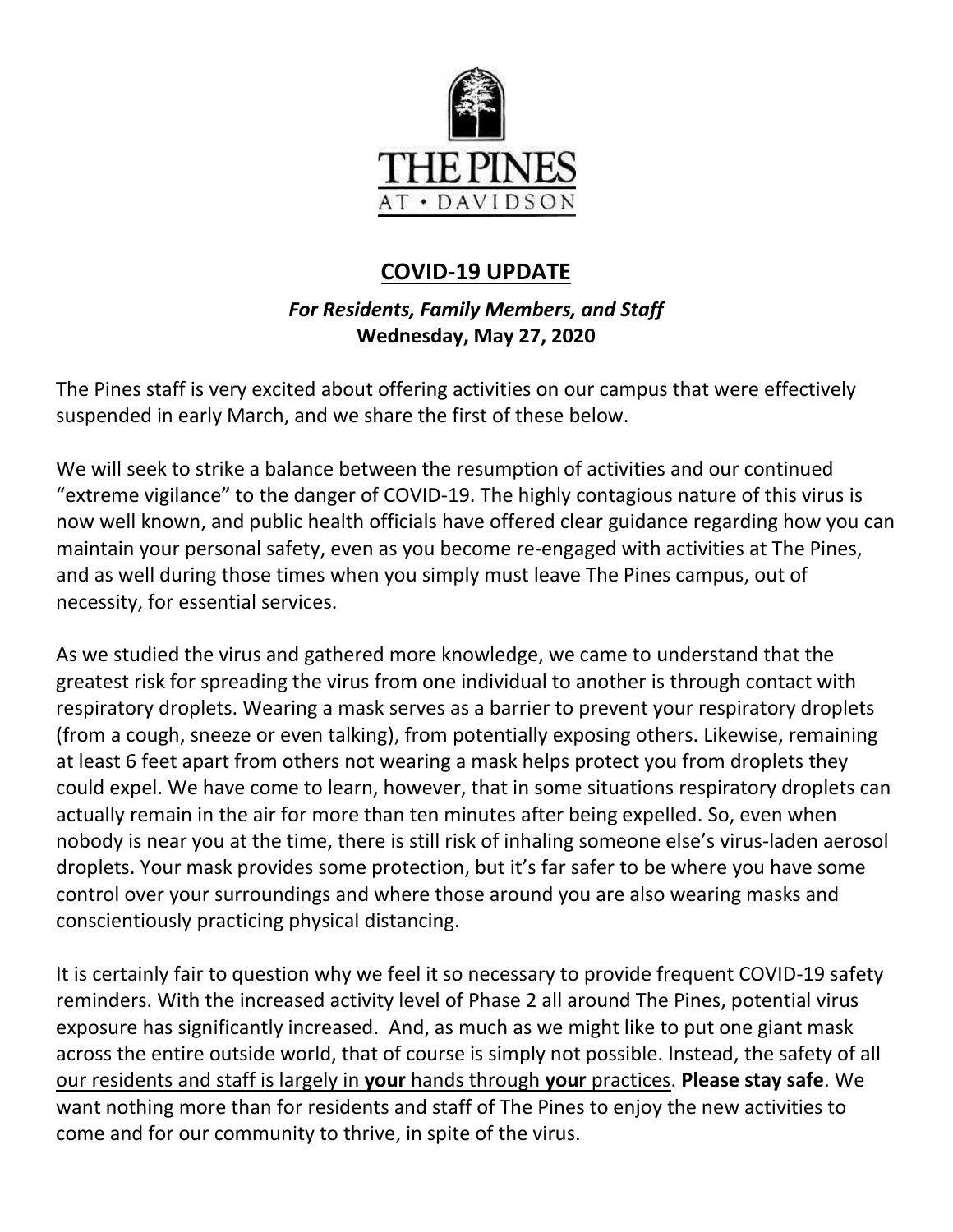And so, with June right around the corner, we are pleased to share that we will begin offering a number of activities, albeit in a modified format. Beginning June 8<sup>th</sup>, Renee Sanders, The Pines' Fitness Specialist, will offer 8 classes a week in the Jetton Community Center's Living Room. Each class will accommodate 8 people, and signup details will be available soon. We are also exploring additional fitness classes via Zoom, led by familiar instructors. Outdoor recreation opportunities are being planned as well, including fun with giant, outdoor Jenga and Connect Four sets. And lastly, the residents' Recreation Committee will be assisting with BINGO games that incorporate appropriate physical distancing.

We recognize that many residents would like a change of scenery – even just to see other neighborhoods and the local countryside. Our transportation team is finalizing plans for weekly bus trips (tentatively beginning June 15<sup>th</sup>), accommodating up to 7 socially distanced residents per trip. Trips would include areas with particularly attractive landscaping and other points of interest. The Pines is also preparing to re-introduce limited restaurant delivery, responding to residents who would like a little culinary change of pace and those eager to support local businesses. We look forward to updating you soon regarding additional activities being planned (several related to the arts), so that residents can again *be active together* throughout the summer.

| No New COVID-19 Cases                                      |         |
|------------------------------------------------------------|---------|
| Active COVID-19 Cases at The Pines as of 5/27/20*          |         |
| <b>Health Center Residents:</b>                            | 6 cases |
| <b>Health Center Staff:</b>                                | 2 cases |
| Non-Health Center Staff:                                   | 3 cases |
| * Reduced numbers reflect currently active COVID-19 cases. |         |

### **Helpful Information**

### **Kudos to our Chef**

The National Culinary Review recently profiled The Pines' Executive Chef Jamie Bostian, with a special focus on how he adapted culinary offerings and delivery during the current COVID-19 crisis. Jamie's close relationship with small businesses in the area, including local farms, is also noted. "Chefs are not typically profiled", notes J. Paul Keiser, Director of Culinary Services, and it is a great honor to be included in this magazine. You can read the article, which is produced by the American Culinary Federation, here: [National Culinary Review](https://www.mycommunity-center.com/filephotos/463/Pages%20from%20Culinary%20Review.pdf)